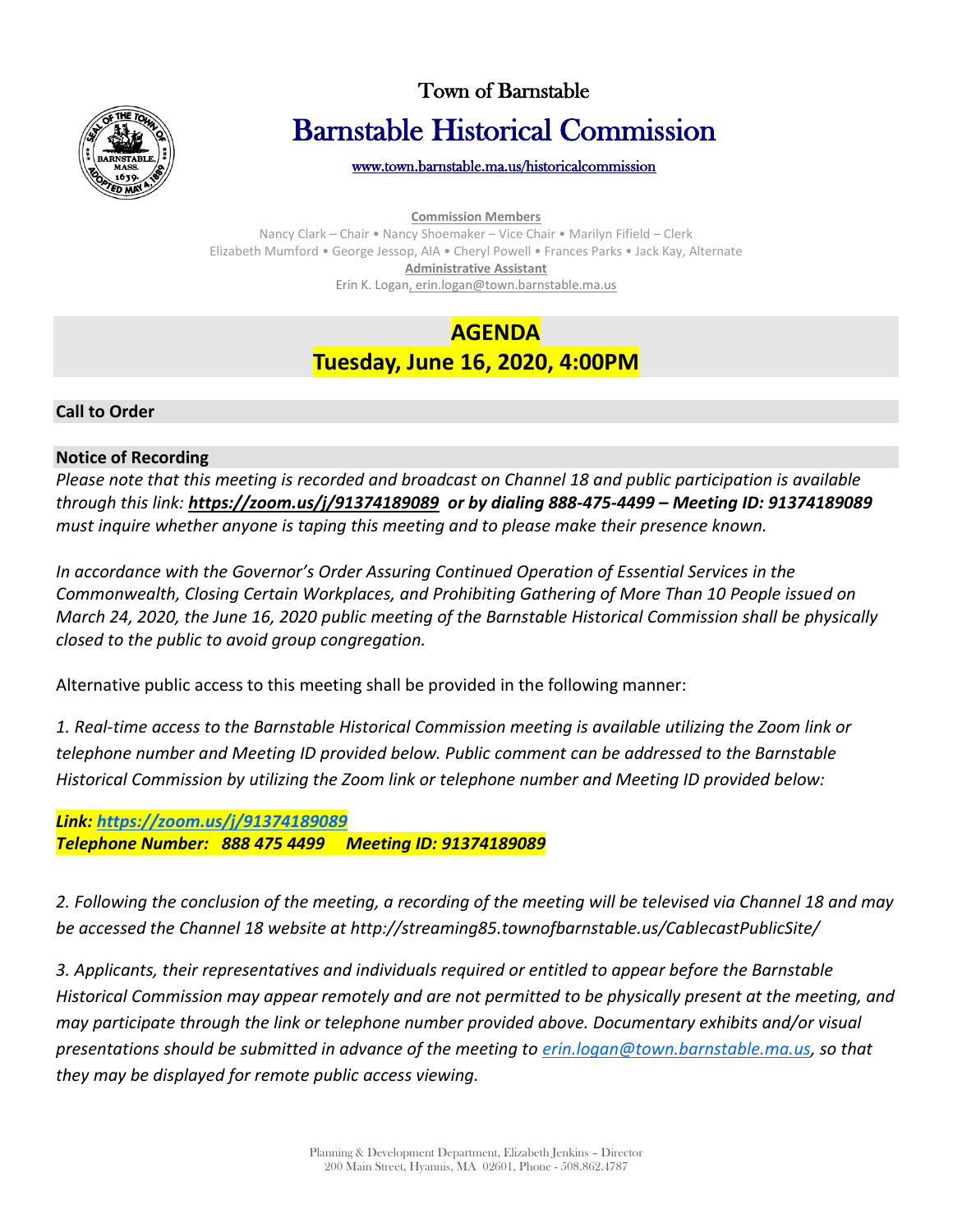Acting under the provisions of the Code of the Town of Barnstable, ss 112-1 through 112-7, the Historical Commission will hold a Public Hearing on the following applications. The following Applications have been determined significant and were referred to a Public Hearing:

#### **Continued Applications**

**Hyannis Rotary, LLC, c/o Ford and Ford Attorneys at Law, 10 Hyannis Avenue, Hyannis Port, Map 287, Parcel 131, GB Holbrook House, built c.1905, contributing structure in the Hyannis Port Historic District** Partial demolition of the Water Tower – remove portions of lower water tower structure and reconstruct; top section of water tower to be removed and placed on a newly reconstructed lower portion; remove and replace all stucco

**Kaschuluk, Jeffrey, 58 Wianno Avenue, Osterville, Map 141, Parcel 003/000, Watson Adams House, built 1869, inventoried**

Partial demolition – demolish portions of the structure and relocate remaining structure

#### **Applications**

**Litchfield, William, Trustee; Fortuna Nominee Trust; c/o Sullivan, Regina, 468 Wianno Avenue, Osterville, Map 163, Parcel 003, Granny's Annex, Mrs. Henry W. Wellington House, built 1874, contributing structure in the Wianno Historic District**

Partial Demolition – demolish and reconstruct east elevation steps, construct new deck and pergola leading from the east elevation entrance to connect with existing decking on the north elevation; expand existing north and west elevation decking, including several sets of stairs leading to yard/pool area

# **Cappelucci, David & Colleen, 31 Eel River Road, Osterville, Map 116, Parcel 106, built 1925**

Full demolition – full demolition of the main structure

#### *Request to withdrawal*

### **Wachusett PCK, LLC, 90 Wachusett Avenue, Hyannis Port, Map 287, Parcel 084, Arts and Craft, built c.1880, contributing structure in the Hyannis Port Historic District**

Request to withdrawal Notice of Intent to Demolish received on November 21, 2019 and subsequently heard at the January 21, 2020 meeting at which time the application was referred to the Cape Cod Commission

#### **Other**

- Correspondence received from **EBI Consulting – Invitation to Comment** EBI Project #6120004909 regarding a proposed telecommunications facility installation
- Update on Barnstable Prioritized Survey Project
- Update Community Preservation Committee
- Historic events open to the public

#### **Approval of Minutes**

None at this time